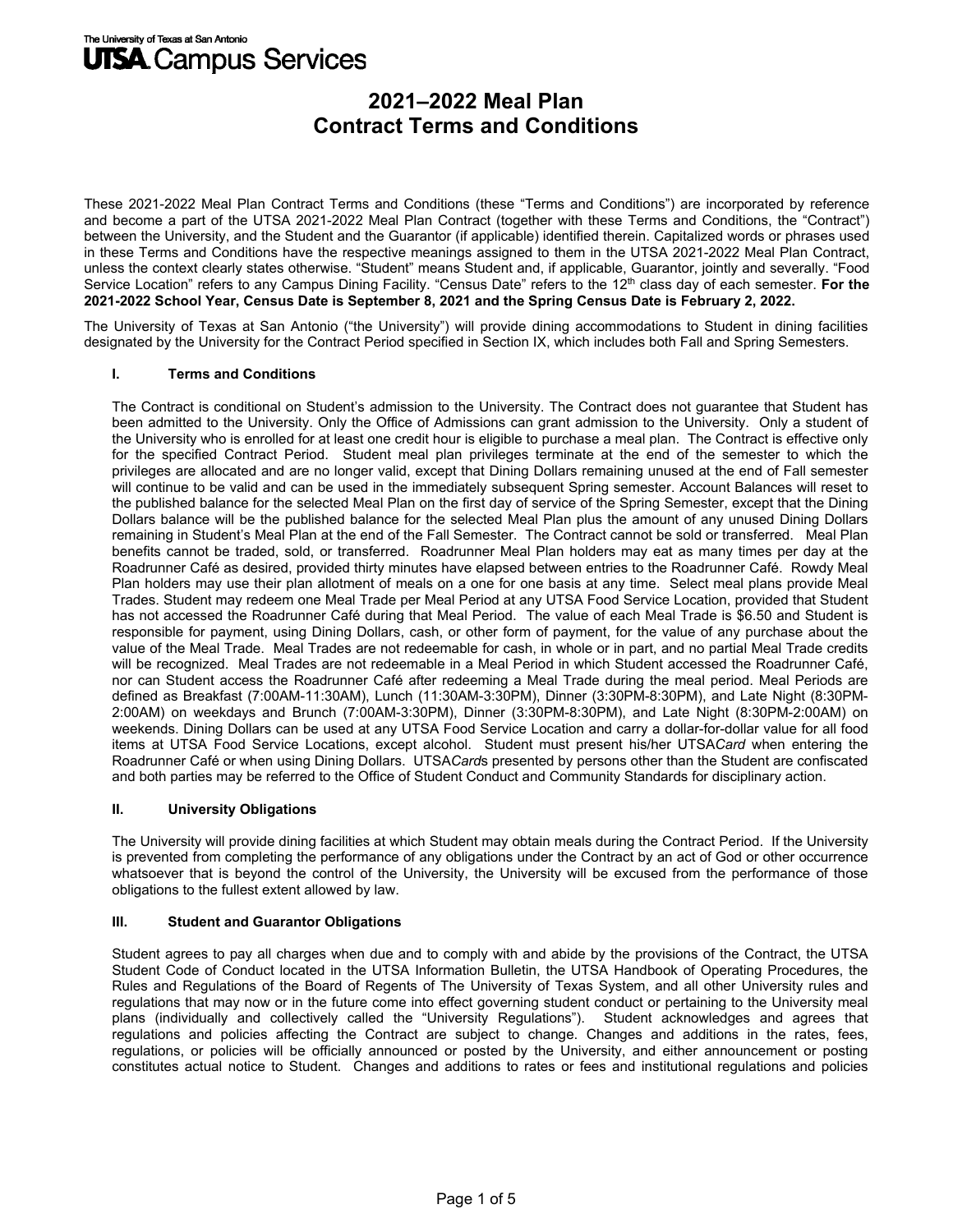affecting the Contract become effective and binding at the first date of posting or official announcement. Student agrees that if found by the University to be in violation of the Contract or of any of the University Regulations, Student will be subject to disciplinary action. The University reserves the right to revoke and terminate the Contract. Student further agrees that if Student violates any of the terms or conditions of the Contract, the University may refuse to offer Student a meal plan contract in the future. Student agrees to keep the University accurately informed about Student contact information by updating that information using the official University website.

#### **IV. Chaparral Village, Laurel Village, Alvarez Hall, Guadalupe Hall, and Chisholm Hall Residents**

Purchase of a Meal Plan is a condition of acceptance of housing at Laurel Village, Chaparral Village, Alvarez Hall, Guadalupe Hall, and Chisholm Hall for residents with forty-eight (48) or fewer completed semester credit hours on the first day meals are available under the Contract or date contract was signed; whichever occurs later. Residents required to purchase a Meal Plan who do not choose a plan through the online signup process will automatically be assigned the default meal plan ("Roadrunner Gold"). The default plan can be changed by Student per section VII of these Terms and Conditions.

### **V. Payments**

Meal plan charges and sales tax will be included on Student's University fee statement. Student may opt to pay the entire amount of the Contract in one payment. In that event, the full payment is due at the University Bursar's Office prior to the beginning of the Contract Period or the date Student executes the Contract, whichever occurs first. To pay meal plan charges in full, Student must make payment through UTSA Fiscal Services and direct them to apply payment only to meal plan charges. If Student has selected the University's installment plan for tuition/fees, the meal plan charges will be included in the installment amounts due. Installment plan due dates are published online by UTSA Fiscal Services (www.utsa.edu/fiscalservices/deadlines.cfm).

Subject to University rules, if Student fails to make full payment for a given semester, then Student will not be allowed to register for future semesters, receive a diploma, and/or receive an official transcript or refunds until the delinquent amount is paid in full. Student's failure to receive a statement for the amount Student owes does not relieve Student of the responsibility to pay on or before the due dates. Student agrees to pay all expenses incurred by the University in collecting the total amounts due under the Contract, including reasonable collection fees, attorney's fees, court costs, and other costs. If Student fails to pay on a timely basis, Student may have their privilege to have a University Meal Plan revoked, and Student may be denied a future meal plan contract.

#### **VI. Cancellation of the Contract**

Student is responsible for paying the full amount of all charges under the Contract for the Contract Period, unless Student cancels the Contract in compliance with one of the provisions below. The Meal Plan Cancellation Form can be obtained at www.utsa.edu/campusservices or is available in the UTSA Campus Services office. **Census Date is the 12th class day of each semester, Fall – September 8, 2021 and Spring – February 2, 2022.** 

- a. **Cancellation for Convenience (applies ONLY if the purchase of a Meal Plan is not a condition of acceptance of housing at Laurel Village, Chaparral Village, Alvarez Hall, Guadalupe Hall, or Chisholm Hall):** Student may cancel the Contract for any reason on or before 5:00 p.m. on Census Date of the Fall Semester only by completing and submitting a Meal Plan Cancellation Form during normal business hours to UTSA Campus Services. Student will be financially responsible for any Meal Plan Cancellation Charges as calculated per Section (f). Spring Meal Plans can only be cancelled for convenience if Student did not have a meal plan in previous Fall semester and a Meal Plan Cancellation Form is submitted before Spring Census Date. University Oaks residents may cancel upon providing proof of lease cancellation or termination.
- b. **Cancellation for Withdrawal, Graduation, or Transfer**: The Contract may be cancelled if Student ceases to be a student of the University. Student must complete and submit a Meal Plan Cancellation Form in person during normal business hours to UTSA Campus Services with documentation of withdrawal, graduation, or transfer.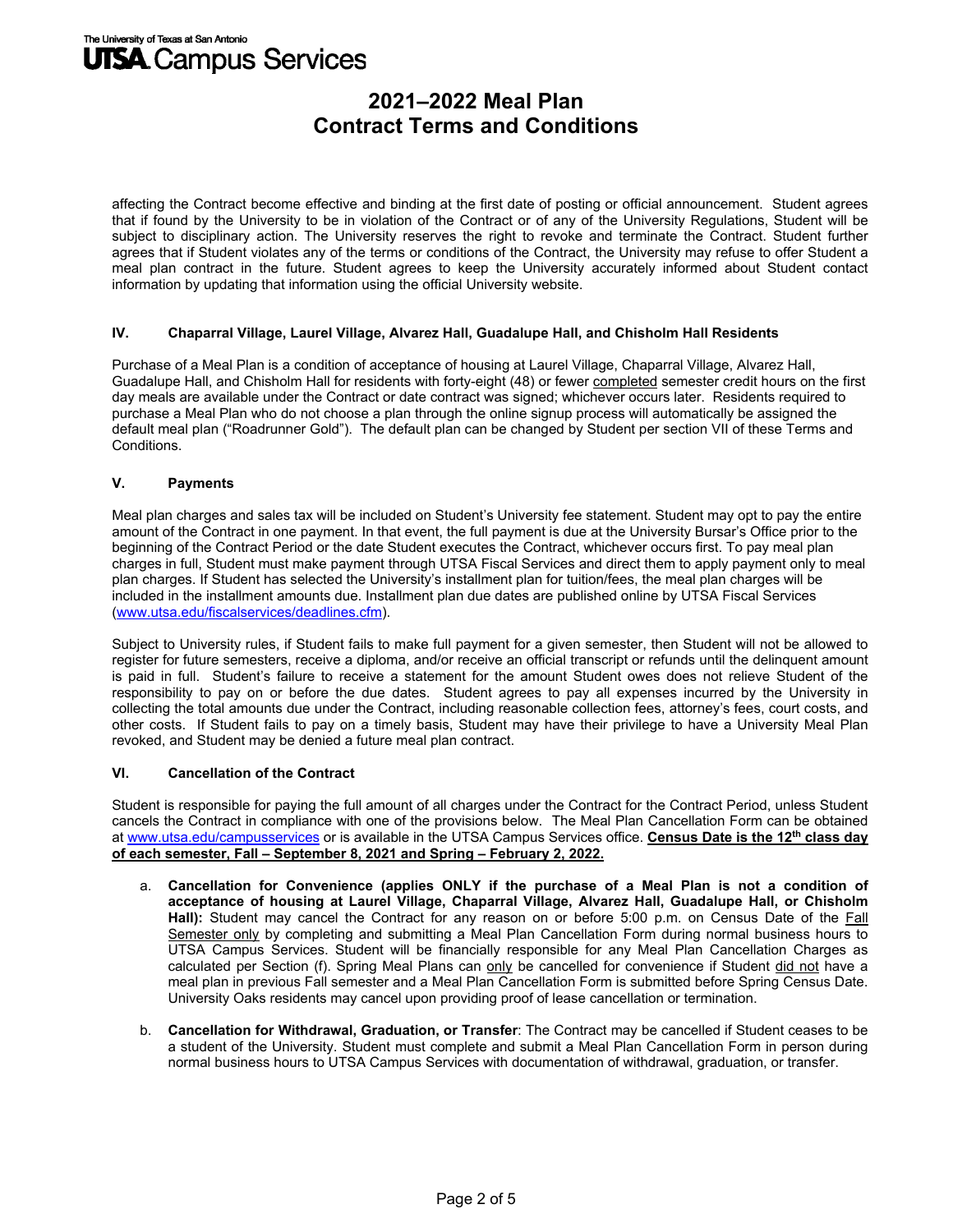## The University of Texas at San Antonio **UTSA** Campus Services

# **2021–2022 Meal Plan Contract Terms and Conditions**

- c. **Cancellation for Change in Housing:** Student may cancel the contract if they were required to purchase a meal plan as a condition of residence at Chaparral Village, Laurel Village, Alvarez Hall, Guadalupe Hall, or Chisholm Hall and are no longer a resident of any of these complexes. Documentation of vacancy is required when requesting cancellation. University Oaks residents may cancel upon providing proof of lease cancellation or termination.
- d. **Cancellation for Medical Reasons**: Student may cancel the Contract if, **after** signing the Contract, Student develops a medical condition that prevents Student from dining at UTSA Dining Facilities. Student must (1) complete and sign a Meal Plan Cancellation Form, (2) provide an original signed letter dated within the Contract Period from Student's physician/specialist on his/her letterhead outlining the specific reasons why the UTSA Meal Plan does not meet Student's dietary requirements and specific changes to offerings that would meet Student's dietary needs, (3) specific nutritional plan provided by Student's physician/specialist on his/her letterhead to include: (i) a 7 day menu outline, (ii) special preparation instructions, and (iii) where the food will be prepared. Additional documentation may be requested to substantiate a cancellation request. All forms and supporting documents must be submitted to the UTSA Campus Services Office during normal business hours.
- e. **Effective Date of Cancellation**: For all cancellations, except those for medical reasons, a cancellation will become effective on the next business day after Student properly submits a Meal Plan Cancellation Form to the UTSA Campus Services Office with all required documentation. Cancellations for medical reasons will be reviewed and either approved or denied by the Director of Campus Services within five business days after Student timely and properly submits a Meal Plan Cancellation Form and **all** supporting documentation. Failure to supply all documentation required in section VI.c. will result in denial of Student's cancellation request for medical reasons. If approved by UTSA, a cancellation for medical reasons will become effective the next business day after such approval is made.
- f. **Failure to cancel the Contract when not returning to UTSA in the Spring semester**: If Student fails to properly cancel Student's Contract per the provisions of section VI.b, Student will be assessed a \$50 Administrative Fee in addition to other charges due, the amount of which will be calculated through the Census Date of that semester in accordance with Section VI.f. **Census Date for Spring Semester is February 2, 2021**.
- g. **Meal Plan Cancellation Calculation:** Meal Plan charges for cancelled meal plans will be calculated as follows:
	- i. Cost of the Meal Plan purchased by Student divided by the number of service days in that semester, multiplied by the number of days the Contract was in effect from either the first day of service or the date purchased, whichever is later, and ending with the next business day following cancellation,

#### **OR:**

ii. Number of entries to Roadrunner Café and Meal Trades redeemed by Student multiplied by the per meal value (typically \$6.50), plus the amount of Dining Dollars used, whichever is greater. All unused Dining Dollars will be cancelled upon Meal Plan Cancellation. Sales tax will apply.

An additional Administrative Fee of \$50 may apply.

### **VII.** Change of Meal Plans

a. BEFORE CENSUS DATE OF EACH SEMESTER: Student can select another meal plan by completing the online Meal Plan change procedure through ASAP on or before the Census Date. Student must complete the online Meal Plan Change procedure through ASAP for each change. Changes are effective the next business day. Student must immediately remit to the University any additional amount owed due to a Meal Plan change.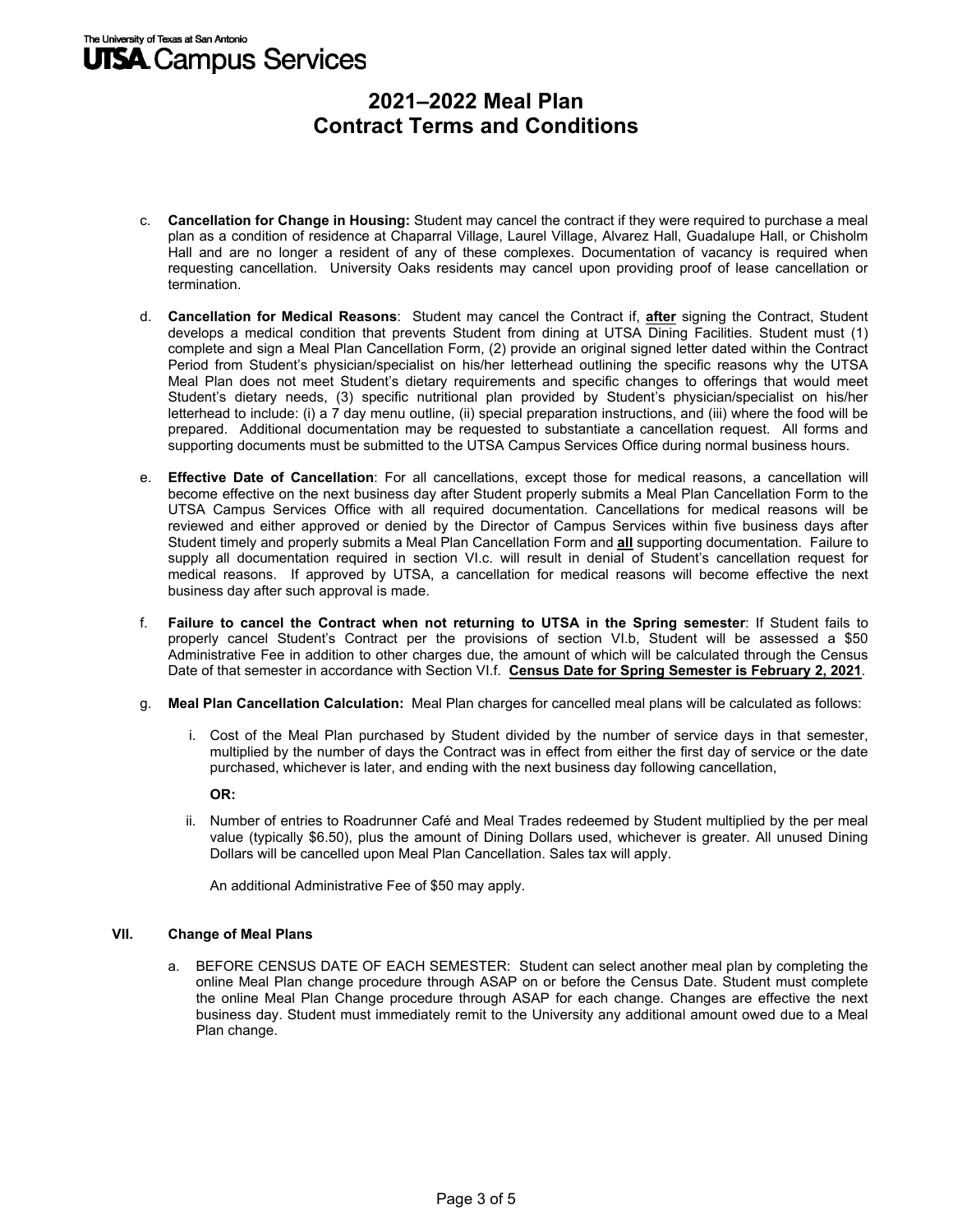#### b. **NO CHANGES CAN BE MADE TO STUDENT MEAL PLAN AFTER THE SEMESTER CENSUS DATE, except as outlined in Section VI.**

### **VIII.** 7**Contract Rates**

| <b>Meal Plan Name</b>                                                                                                                                                                                                                                                                                                                   | <b>Meals</b><br><b>Per Semester</b> |           | <b>Dining</b><br><b>Dollars Per</b><br><b>Semester</b> | <b>Meal Trades</b><br><b>Per Week</b> | <b>Cost Per</b><br>Semester* | Cost for<br>Fall/Spring* |
|-----------------------------------------------------------------------------------------------------------------------------------------------------------------------------------------------------------------------------------------------------------------------------------------------------------------------------------------|-------------------------------------|-----------|--------------------------------------------------------|---------------------------------------|------------------------------|--------------------------|
| Roadrunner Platinum                                                                                                                                                                                                                                                                                                                     | Unlimited (M-S)                     | +         | \$300                                                  |                                       | $$2,087*$                    | $$4,174*$                |
| Roadrunner Gold                                                                                                                                                                                                                                                                                                                         | Unlimited (M-S)                     | +         | \$200                                                  | 5                                     | $$2,034*$                    | $$4,068*$                |
| Roadrunner Silver                                                                                                                                                                                                                                                                                                                       | Unlimited (M-S)                     | +         | \$0                                                    | None                                  | $$1,541*$                    | $$3,082*$                |
| Roadrunner Bronze                                                                                                                                                                                                                                                                                                                       | Unlimited (M-F)                     | +         | \$300                                                  | None                                  | $$1,782*$                    | $$3,564*$                |
| Rowdy 150                                                                                                                                                                                                                                                                                                                               | 150                                 | +         | \$300                                                  | 5                                     | $$1,563*$                    | $$3,126*$                |
| Rowdy 120                                                                                                                                                                                                                                                                                                                               | 120                                 | +         | \$400                                                  | None                                  | $$1,410*$                    | $$2,820*$                |
| Rowdy 75 <sup>1</sup>                                                                                                                                                                                                                                                                                                                   | 75                                  | $\ddot{}$ | \$850                                                  | 5                                     | $$1,475$ *                   | $$2,950*$                |
| <sup>1</sup> Rowdy 75 plan is restricted to Off-Campus Commuters, Residents of University Oaks Apartments, or<br>Residents of University Operated Housing (Laurel, Chaparral, Alvarez, Guadalupe, or Chisholm) with more than<br>48 completed semester credit hours at the beginning of the Fall semester of the year of the agreement. |                                     |           |                                                        |                                       | *Plus Tax                    |                          |

#### **IX.** Contract Period

The Contract Period commences August 19, 2021 and continues through dinner on the last day of Fall finals. Meal Plan begins again on January 15, 2022, and continues through dinner on the last day of finals for the Spring semester. Most University holidays are excluded from the meal plan service dates. Certain other exclusion dates apply and are listed below. Due to the varying number of students who contract for dining services, the University reserves the right to limit or modify the service hours or locations of dining facilities servicing the meal plan and/or cease operating dining facilities during the Contract Period without notice. Seven days prior notice will be posted whenever possible to announce hours of operation changes at Roadrunner Café. The University has no obligation to allow or provide special dining arrangements for Student if there is a conflict with the meal plan hours due to Student's work schedule, course schedule, or for any other reason. Special meals, including diets based on medical and religious needs, are not available.

#### **Exclusion Periods (Dates Meal Plan use is unavailable)**

| November 25-27, 2021             | Thanksgiving        |  |  |
|----------------------------------|---------------------|--|--|
| December 11, 2021 - Jan 14, 2022 | <b>Winter Break</b> |  |  |
| March 12-19, 2022                | Spring Break        |  |  |

#### **X. Miscellaneous**

The Contract supersedes all prior agreements, written or oral, between Student and University and will constitute the entire agreement and understanding between the parties with respect to the Student's privilege to participate in the meal plan program. The Contract and each of its provisions will be binding upon the parties and may not be waived, modified, amended, or altered except by written amendment signed by Student and University (and Guarantor, if applicable).

The Contract will be construed under and in accordance with the laws of the State of Texas, and all obligations of the parties created by the Contract are performable in Bexar County, Texas. If any one or more of the provisions contained in the Contract are for any reason held invalid, illegal, or unenforceable in any respect, such invalidity, illegality, or unenforceability will not affect any other provision thereof and the Contract will be construed as if such invalid, illegal, or unenforceable provision had never been contained therein. Student's use of the meal plan purchased pursuant to the Contract constitutes Student's acceptance of these terms and conditions. Notwithstanding anything to the contrary in the Contract, the University will comply with all applicable laws relating to providing meal plans.